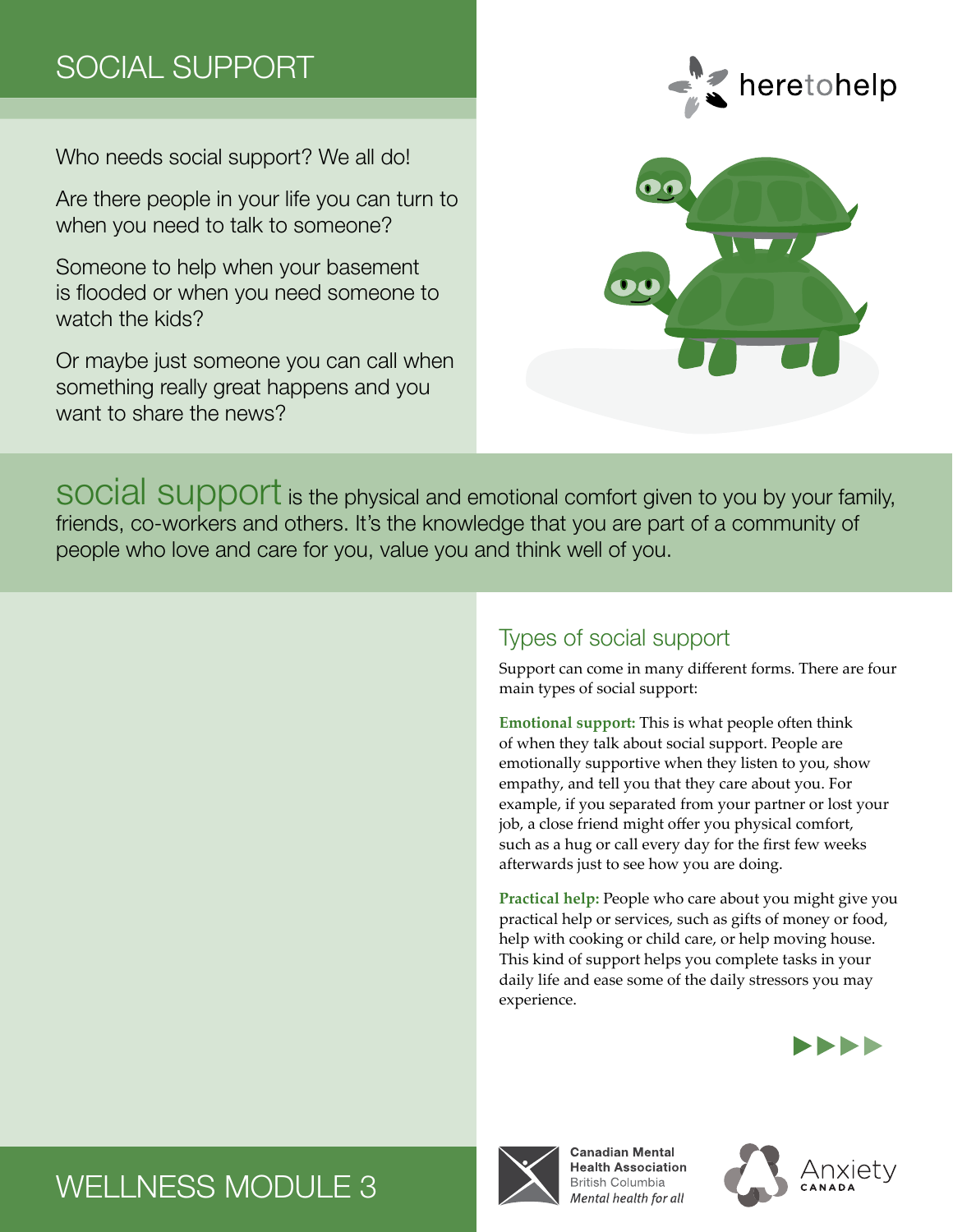

**Sharing points of view:** Some people help by expressing their confidence in you or by encouraging you. They may remind you of your strengths and help you maintain a helpful and realistic perspective of the situation. For example, a classmate might remind you of your strengths as a speaker and your past successes before an important presentation at school.

**Sharing information:** It can be very helpful when family, friends or even experts give factual information or share their point of view on a particular situation. For example, a friend who recently married might provide information on the cost of their wedding and tips on how to stick to your budget, someone who has previously lost their job may share resources for networking or tips on coping with the change, or a cancer survivor might provide information on different types of cancer treatments.

| Getting your<br>support<br>needs met                       | Many of the people in your life can provide social support. These can include your<br>parents, spouse or partner, children, siblings, other family members, friends, co-workers,<br>neighbours, health professionals, support groups, and sometimes even strangers.<br>Different people in your life may provide different kinds of support, so it's unlikely that<br>one person can provide all the support you need. For example, your parents may be great<br>with childcare, and your best friend may give great relationship advice.<br>The best support often comes from the people you are closest to in your life. Receiving<br>support from the people you are close to may be more beneficial to your physical and<br>emotional health than support from people you don't know well. |
|------------------------------------------------------------|------------------------------------------------------------------------------------------------------------------------------------------------------------------------------------------------------------------------------------------------------------------------------------------------------------------------------------------------------------------------------------------------------------------------------------------------------------------------------------------------------------------------------------------------------------------------------------------------------------------------------------------------------------------------------------------------------------------------------------------------------------------------------------------------|
| What is so<br><i>important</i><br>about social<br>support? | Research shows that social support provides important benefits to our physical and<br>emotional health. Stress may be related to a number of health concerns, from mental<br>health problems to chronic health problems like heart disease and migraines. However,<br>social support can help protect people from the harmful effects of stress. When dealing<br>with a stressful situation, people are less likely to report stress-related health problems<br>when they feel like they have support from others.                                                                                                                                                                                                                                                                             |

How much support do you have? Take our online quiz at **www.heretohelp.bc.ca** ?



Select sources and additional sources

- Visit **www.heretohelp.bc.ca** to read the Social Support issue of *Visions: BC's Mental Health and Addictions Journal.*
- Visit **www.bccf.ca** for information on healthy families from the BC Council for Families.
- Visit **www.takingcharge.csh.umn.edu** for the social support section of Taking Charge of Your Health, a project of the University of Minnesota.
- American Psychological Assocation. (2015). *Manage stress: Strengthen your support network*. Retrieved from
- **https://www.apa.org/helpcenter/emotional-support**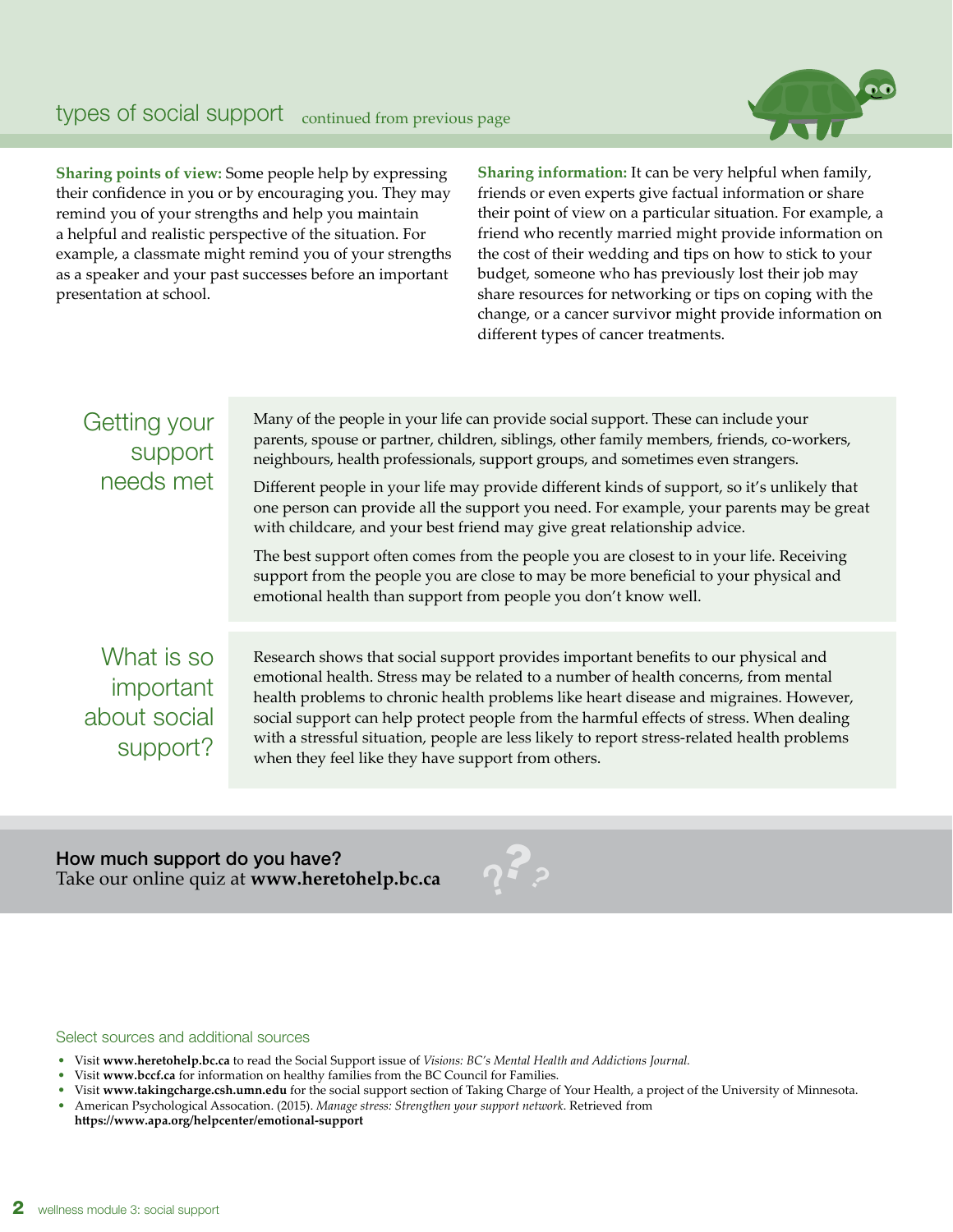# when might I want to change my social support network?

While some people maintain the same set of friends, co-workers and contact with family members over their entire adult lives, many others make shifts to their support networks. Here are some of the reasons why.

- **• Not enough support:** You may wish to bring new people into your support network if you find that you need more people in your life who can provide you with support, or if you're missing people in areas that are important to you. For example, you may have good emotional support, but you may want to meet more people who share your interests.
- **• Change in lifestyle:** People often make changes to their support network when they experience important life changes. Here are just a few examples of changes that may require a shift in support:
	- **• Parenthood:** People often change their social life significantly when they become parents. They may spend more of their time with other parents.
	- **• Divorce or death of a spouse:** Married people often socialize with other married people. Following divorce or the death of a spouse, your usual social network may no longer be a good fit for your needs.
	- **• Change in behaviour:** People who smoke, drink or use drugs on a regular basis may socialize with others who do the same. When you cut back or quit, you may decide to make a new friends to help you maintain your goals.
	- **• New hobby or activity:** When you take up a new activity, like running or painting, you may want to find others who share your interests.
- **• Need for a like-minded community:** You may wish to join a community or communities that you identify with, or make friends with people who share your values.
- **• Need for specialized knowledge or expert opinion:** You may wish to seek out extra help when you experience something that your existing support network isn't familiar with. People with lived experience may be better able to provide empathy, support and understanding. The knowledge that we aren't alone can also help you cope with feeling of blame or shame.

Formal support, like an education group or professional, may be helpful when you need highly specialized or technical information. For example, you may need specialized information if you or a loved one is diagnosed with a health or mental health problem.

social support and mental illness

Social support plays an important role in mental health and substance use problems. For example, people living with depression report lower levels of social support than others. Specifically, people living with depression tend to report fewer supportive friends, less contact with their friends, less satisfaction with their friends and relatives, lower marital satisfaction and confide less in their partners.

It's likely that lack of social support and feelings of loneliness make people more vulnerable to mental health or substance use problems like depression. However, many people pull back from others when they're experiencing mental health or substance use problems. In this way, mental health or substance use problems can lead to problems with social support and aggravate feelings of loneliness.

Reconnecting with others in healthy, supportive ways is often an important component of managing most mental health or substance use problems.